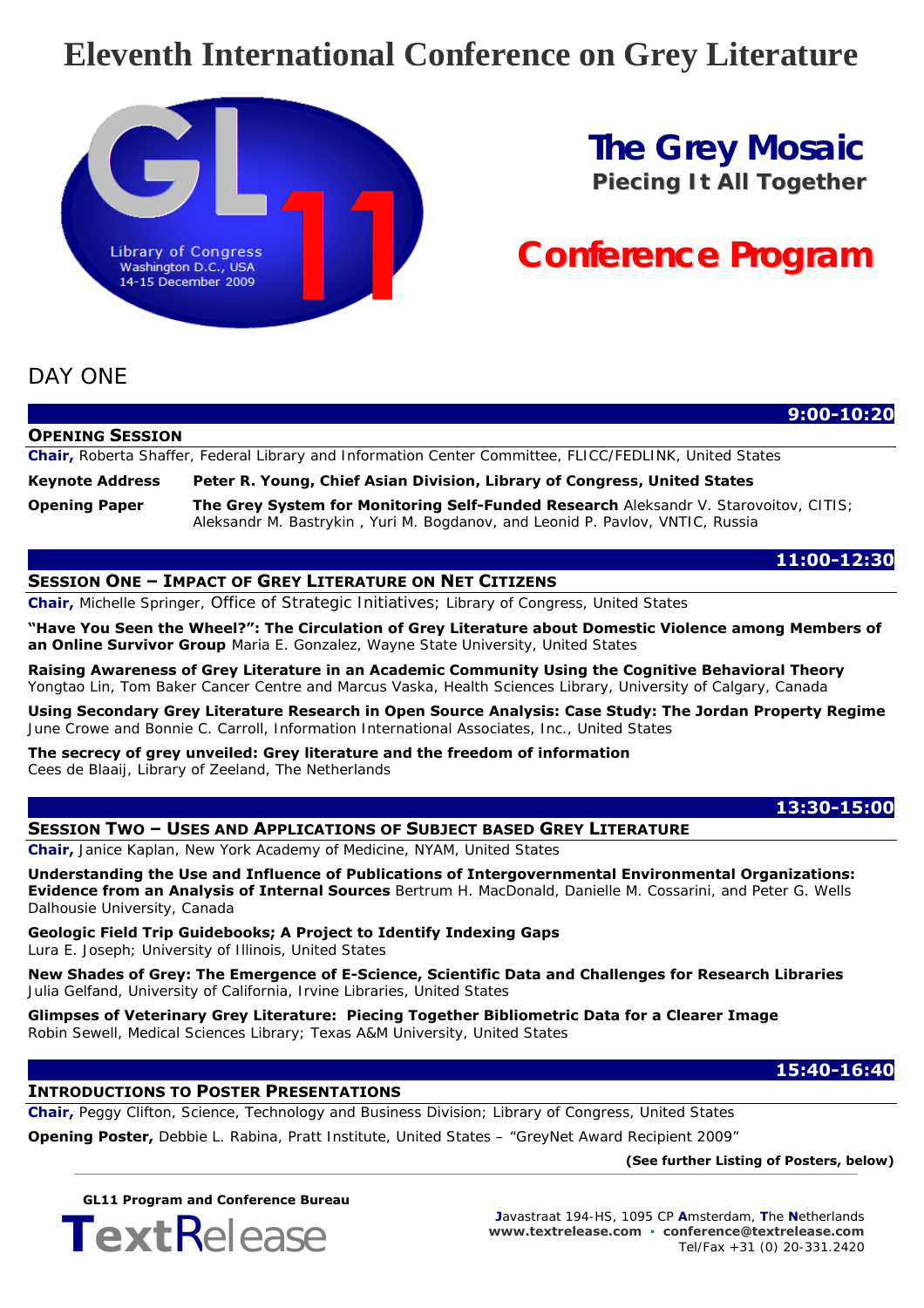## **Eleventh International Conference on Grey Literature**



## **The Grey Mosaic** *Piecing It All Together*

# **Conference Program**

## DAY TWO

 **08:45-10:00**

**PARALLEL SESSIONS:**

- **Sponsor Showcase** in the Foyer adjacent to the Mumford Room
- **Poster Presentations** in Dining Room C of the Madison Building

### **SESSION THREE – GREY LITERATURE REPOSITORIES**

**Chair,** *Dr. Lawrence Marcus, Library of Congress, LC, United States* 

**Documenting an Environmental Disaster: The River Valley Collection at Marion Public Library**  *Ian Fairclough, George Mason University and Dawn McCleery, Marion Public Library, United States* 

**Mosaic: Shades of Grey** *Keith G. Jeffery, Science and Technology Facilities Council, United Kingdom and Anne Asserson, University of Bergen, Norway* 

**Are legal texts Grey Literature? Towards an understanding of grey literature that invites the preservation of authentic and genuine originals** *Michael Lines, University of Victoria, Canada* 

**A Multi-Institutional Approach to Technical Report Literature: Development of the Technical Report Archive and Image Library (TRAIL)** *Maliaca Oxnam, University of Arizona Libraries, United States*

#### **SESSION FOUR – OPEN ACCESS TO GREY RESOURCES**

**Chair,** *Dianne McCutcheon, National Library of Medicine, NLM, United States* 

**Digitizing Grey Matter from the Antarctic Bibliography Collection** *Tina Gheen and Sue Olmsted National Science Foundation Library, NSF, United States* 

**The impact of the development of institutional repositories on "Kiyo" or institutional research journals in Japan** *Hiroya Takeuchi and Syun Tutiya, Faculty of Letters, Chiba University, Japan* 

**Usage of grey literature in open archives: state of the art and empirical results** *Joachim Schöpfel and Chérifa Boukacem-Zeghmouri, University of Lille 3; Hélène Prost, INIST-CNRS, France* 

**From CNR Annual report to an Institutional repository: Which successful strategies?** *Rosa Di Cesare, Daniela Luzi, Roberta Ruggieri, National Research Council, Institute of Research on Population and Social Policies, Italy* 

#### **14:45-15:30**

 **13:00-14:30** 

## **CLOSING SESSION - REPORTS FROM CHAIRPERSONS, CONFERENCE HANDOFF, AND FAREWELL**

**Chair,** *Roberta Shaffer, Federal Library and Information Center Committee, FLICC/FEDLINK, United States Dominic Farace, Grey Literature Network Service, GreyNet, Netherlands* 

**GL11 Program and Conference Bureau**



 **10:30-12:00**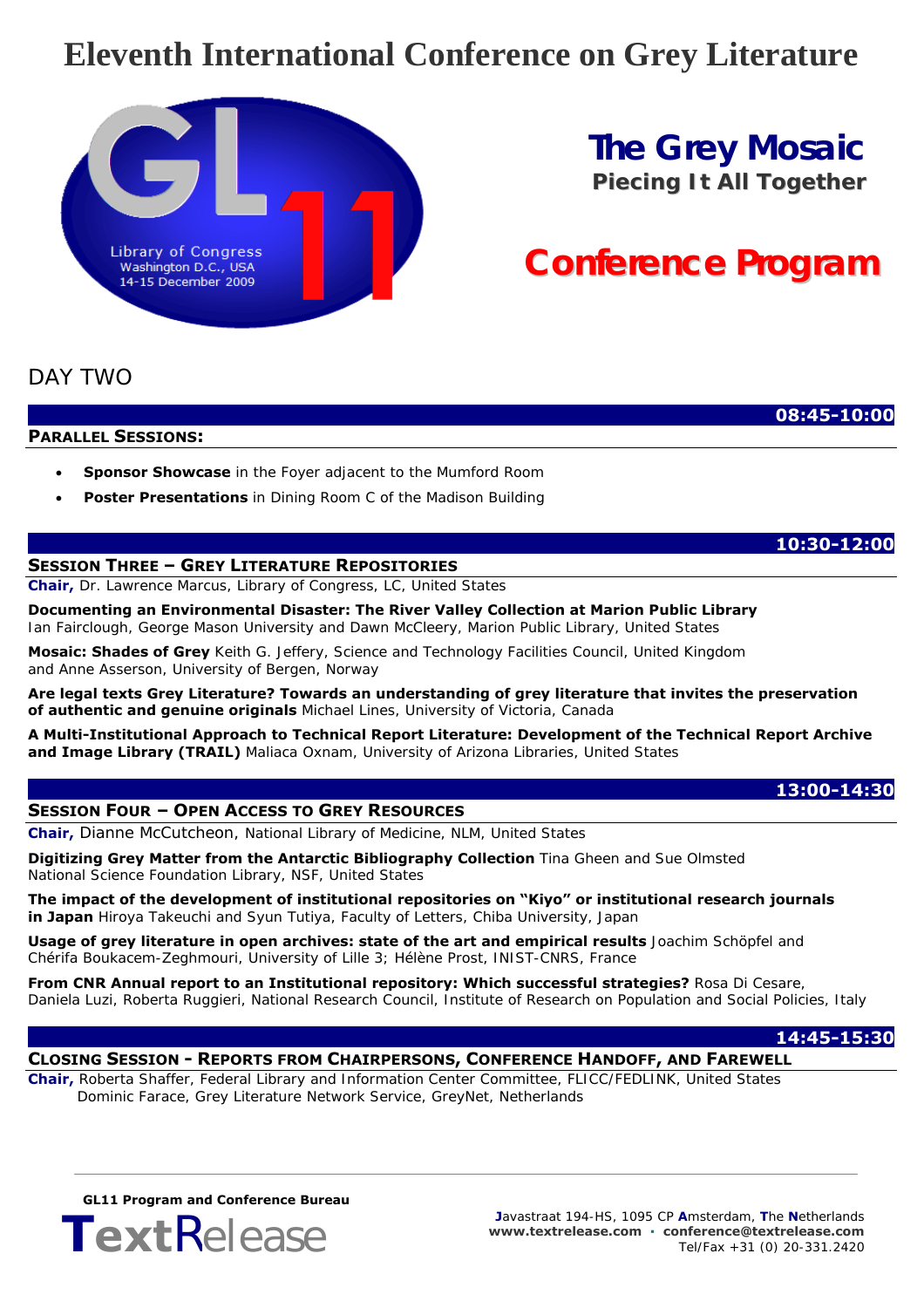## **Eleventh International Conference on Grey Literature**



## **The Grey Mosaic** *Piecing It All Together*

# **Conference Program**

## Poster Presentations

### **Last Update: November 18, 2009**

**Copyright licenses and their impact on access to grey materials** Debbie L. Rabina; Pratt Institute, United States *"GreyNet Award Recipient 2009"*

**OpenAIRE Project - Open Access Infrastructure for Research in Europe** Stefania Biagioni, Donatella Castelli, Paolo Manghi; Institute of Information Science and Technologies, ISTI-CNR, Italy

**Open Access to Grey Literature on e-Infrastructures: the BELIEF Project Digital Library** Stefania Biagioni, Donatella Castelli, Franco Zoppi; Institute of Information Science and Technologies, ISTI-CNR, Italy

**A Hidden Treasure on Computer Science Pre-History in Pisa: the CSCE Collection** Stefania Biagioni and Silvia Giannini; Institute of Information Science and Technologies, ISTI, Italy

**Veterinary Grey Literature: Still Grey When Viewed in a New Light?** Diane A. Fagen; American Veterinary Medical Association, United States

**Office of Scientific and Technical Information – Product and Service Review** Brian A. Hitson, U.S. Department of Energy; Office of Scientific and Technical Information, United States

**Dissemination of R&D Results Information by JAEA Library** Kiyoshi Ikeda, Mayuki Gonda, Takashi Nozawa, Keizo Itabashi; Japan Atomic Energy Agency, JAEA Naomi Ebisawa; Total Support Systems Corporation, TOSS, Japan

**Open Access & Shades of Grey** Yongtao Lin, Marcus Vaska, Andrew Waller, and Renee Reaume; University of Calgary, Canada

**From Science to Policy Making: Investigating the Use and Influence of Marine Environmental Grey Literature** Bertrum H. MacDonald, Peter G. Wells, Ruth E. Cordes, Gregory R.G. Hutton, Julie L.Woods, Danielle M. Cossarini, and Suzuette S. Soomai; Dalhousie University, Canada

**Grey Literature And Computational Linguistics: From Paper To Net** Claudia Marzi, Gabriella Pardelli, Manuela Sassi Istituto di Linguistica Computazionale; Consiglio Nazionale delle Ricerche, CNR, Italy

**over**

**GL11 Program and Conference Bureau**